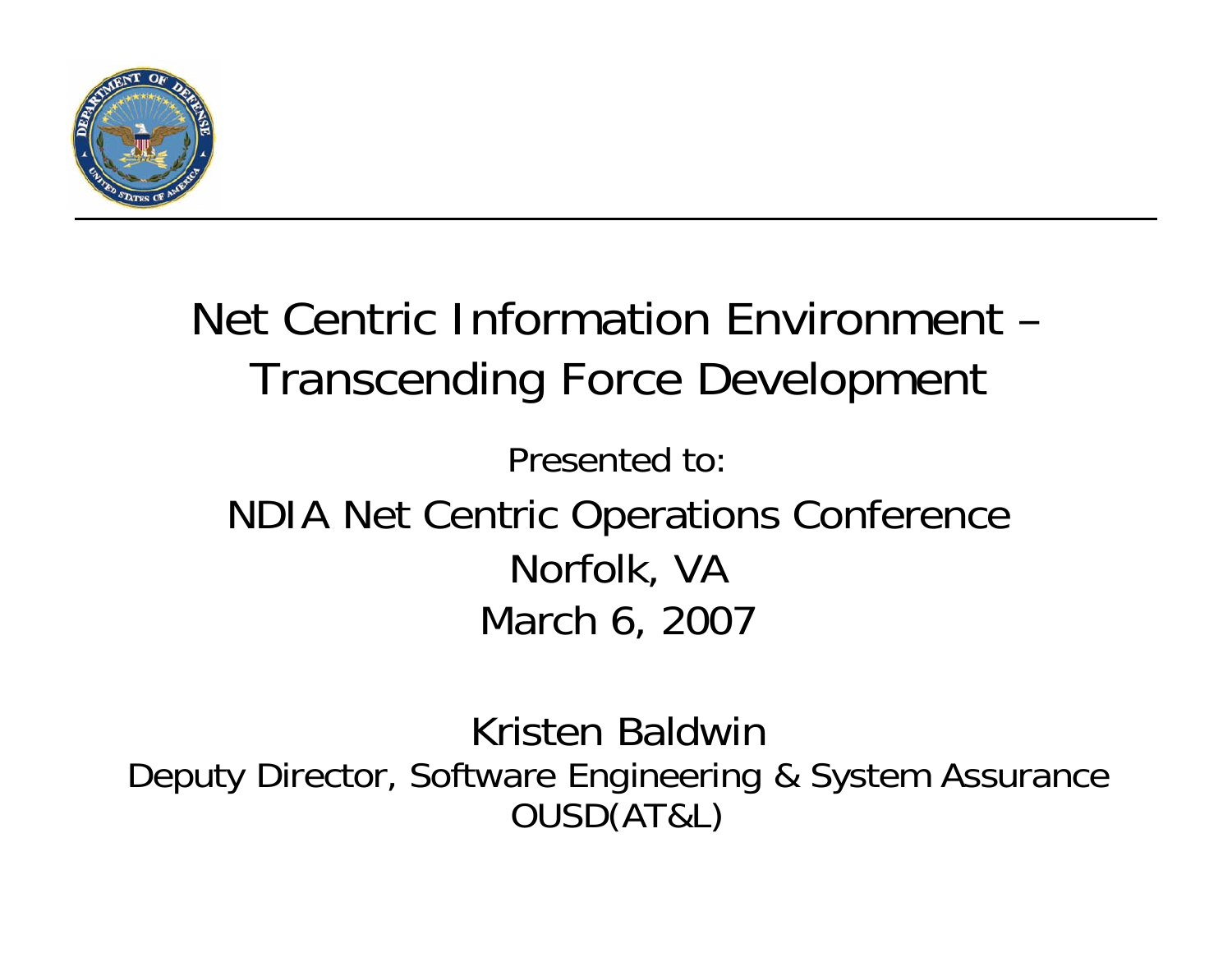

# **Outline**

- How Net Centric Information applies to Force **Development** 
	- and the state of the The problem, and a proposed solution framework
- Building Net Centric Solutions:
	- **Links of the Company** Complex, integrated, Systems of Systems
- Net Centric Enablers (areas that need attention)
	- –Integrated Management Information
	- –Systems of Systems
	- –Software Engineering
	- –System Assurance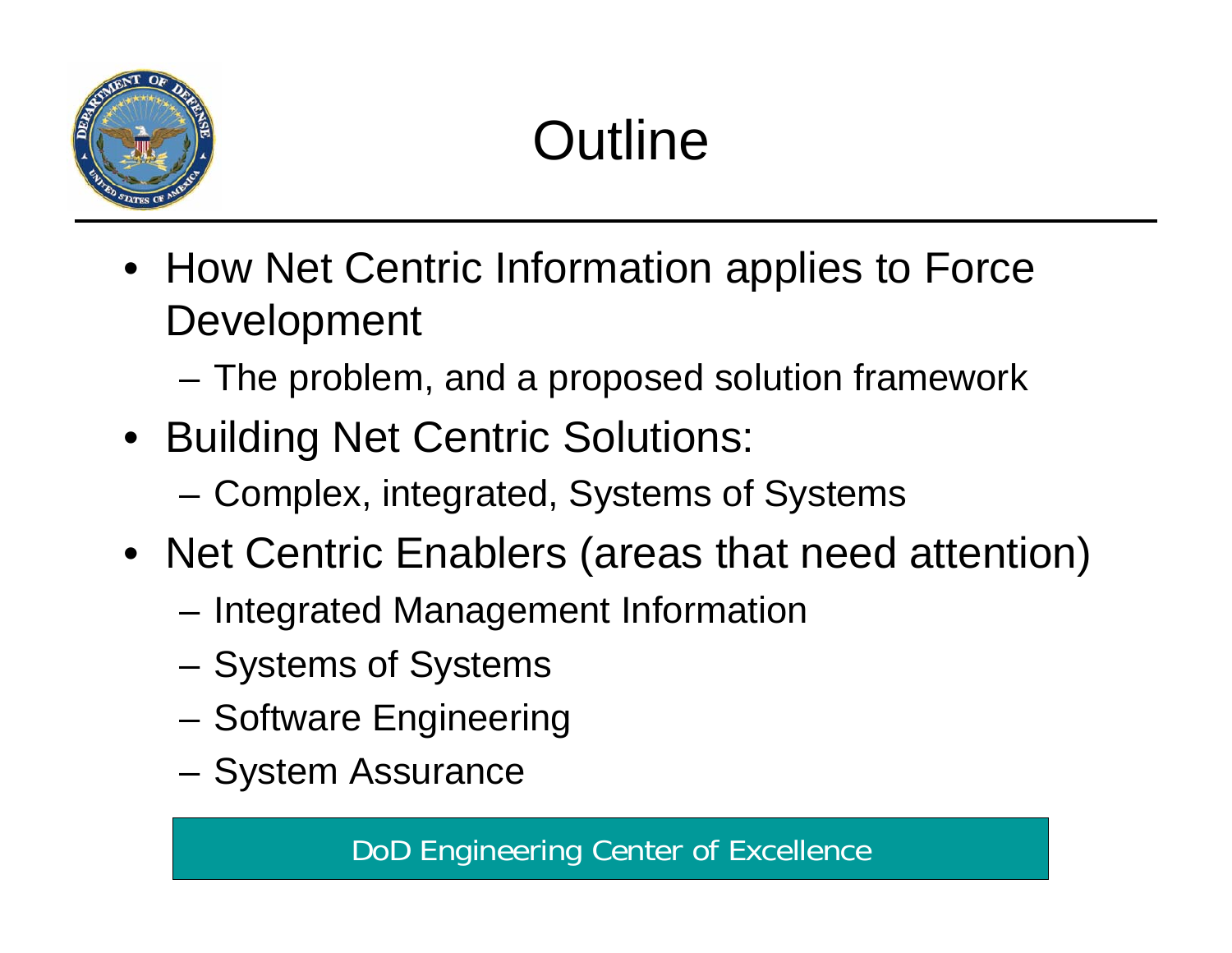

- Lack of synchronization of major processes timing, context, performance management
- Investment decisions currently detached from Defense strategic direction and joint warfighting concepts (bottom up)
- Choice is made without broader context of risk and value
	- Decisions are component centric and lack portfolio context
	- Ad hoc process for determining where to divest
- Resource and investment decision authority rests with the DSD
- Lack of information transparency and integration across the enterprise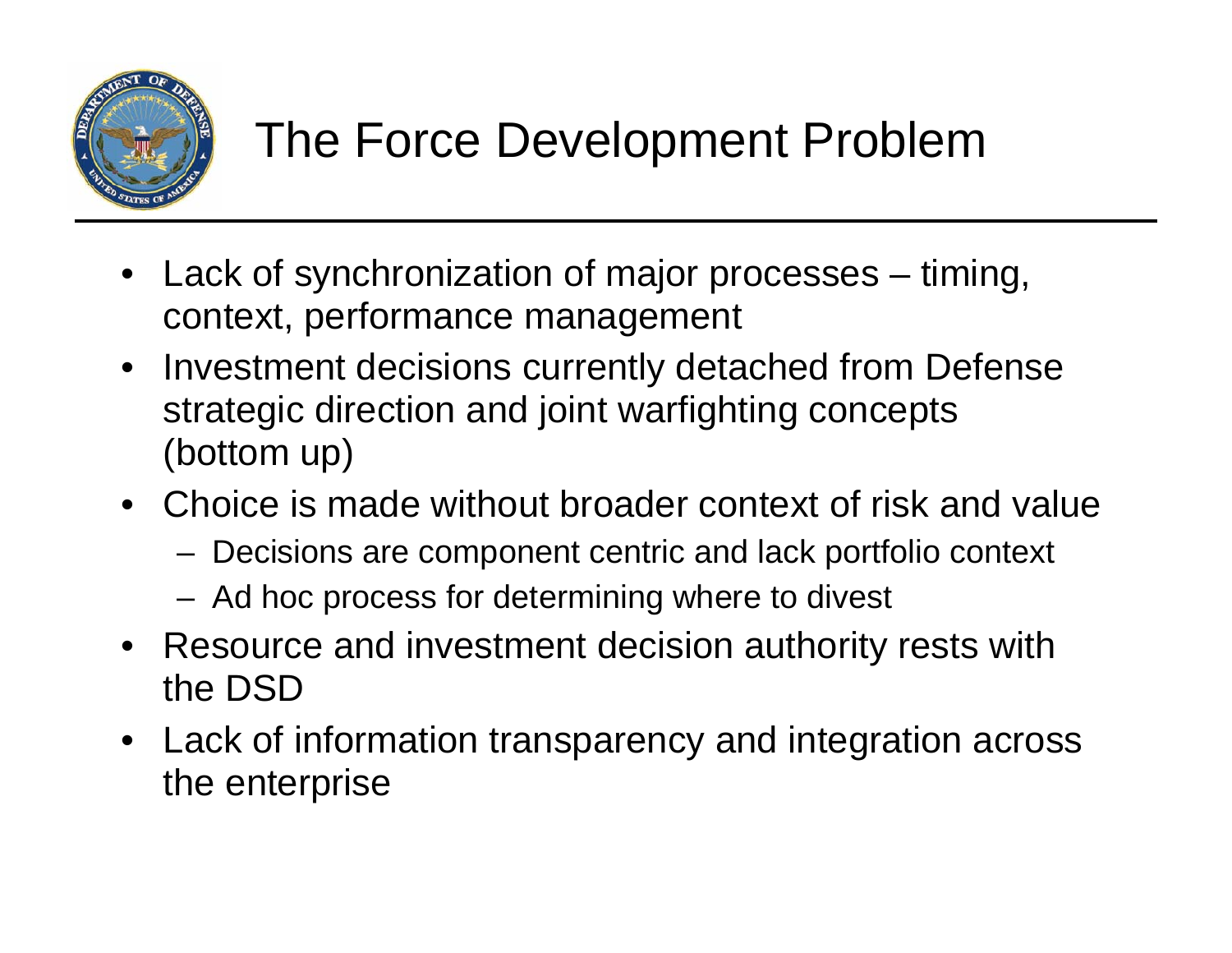

## Institutional Reform and Governance Roadmap (IR&G)

- •IR&G Co-Leads: Mr. Krieg, USD(AT&L); LTG Sharp, D,JS
- • DSD Roadmap Direction
	- Create or invigorate empowered horizontal organizations to integrate priority areas
	- – Improve Department effectiveness and efficiency to include exploring a portfolio based approach to defense planning, programming and budgeting
	- – Move toward common data structures/approaches at enterprise level
	- Implement new acquisition policies, procedures and processes for dramatic improvements by all measures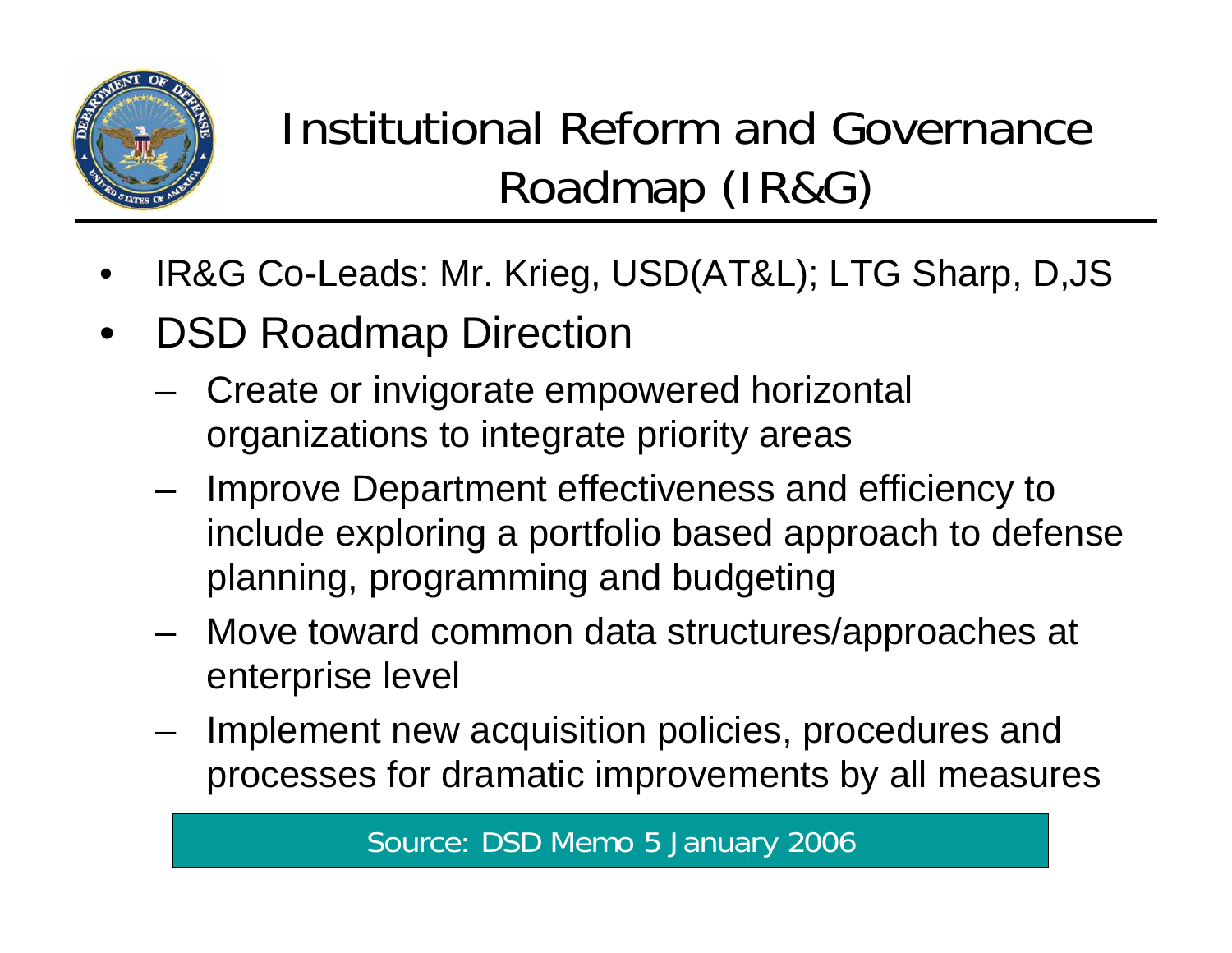

## IR&G Framework: Corporate Decision Lanes

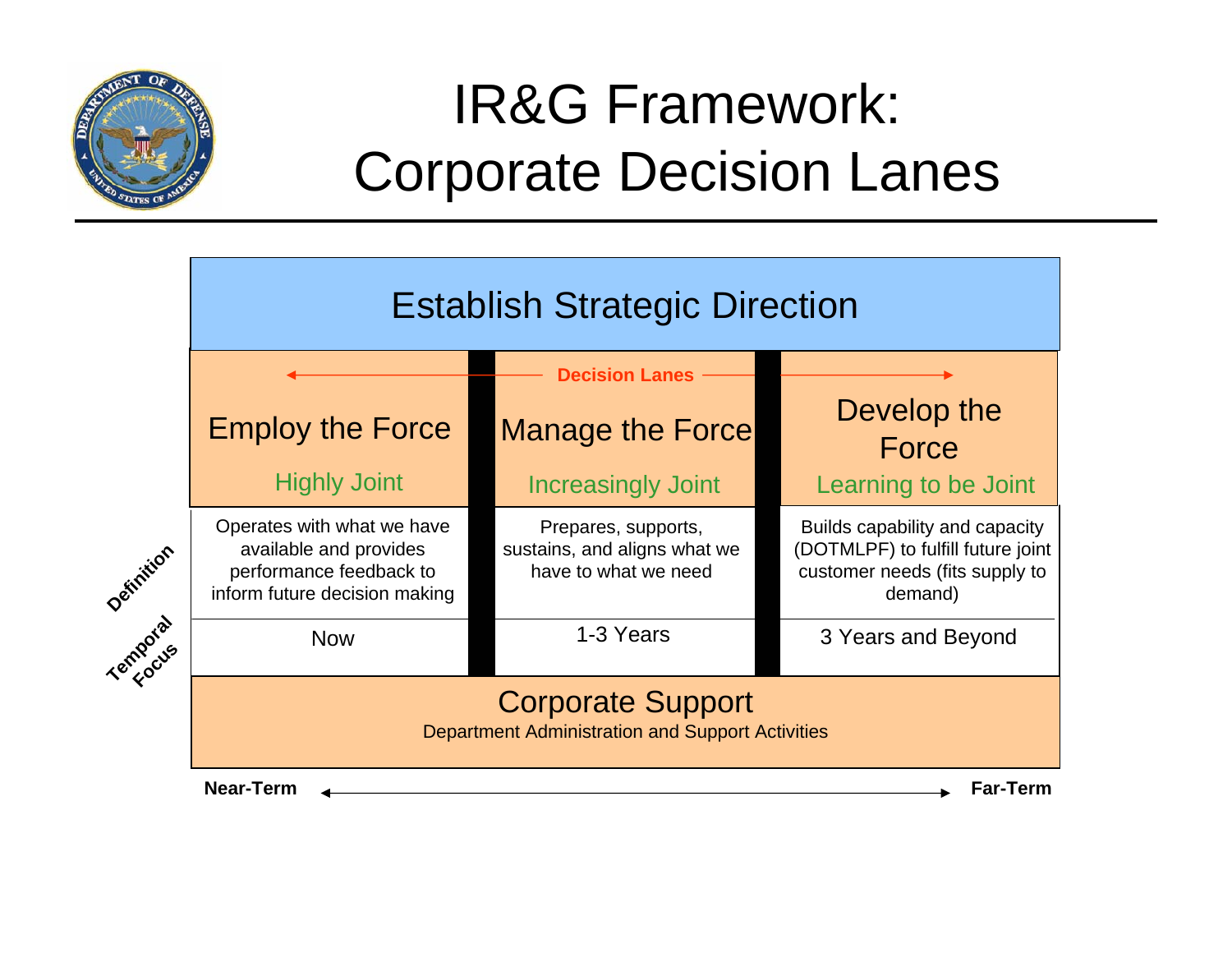

**Execution** 

### IR&G Governance and Management Framework: Three Levels of Choice

#### **Strategic Choice** What are the effects, objectives and context?Establish Priorities and **Governance**  Governance Balance Across Integrated What is the right balance of portfolios to Capability Portfolios achieve objectives and minimize risk? **Portfolio Choice**What's the right mix of Balance Seams, Gaps, capabilities and assets within a Overlaps Between and Portfolio? within Like Capability Portfolios **Management Choice**<br> **Management Choice**<br> **Management Choice**<br> **Management Choice**<br> **Management Choice**<br> **Management Choice**<br> **Management Choice**<br> **Management Choice**<br> **Management Choice**<br> **Management Choice**<br> **Management Program/System Choice**  What are the right DOTMLPF solutions Balance Time, Performance, to achieve the optimal capability mix for Affordability & Risk to determine best program and/or system solution **Implementation/**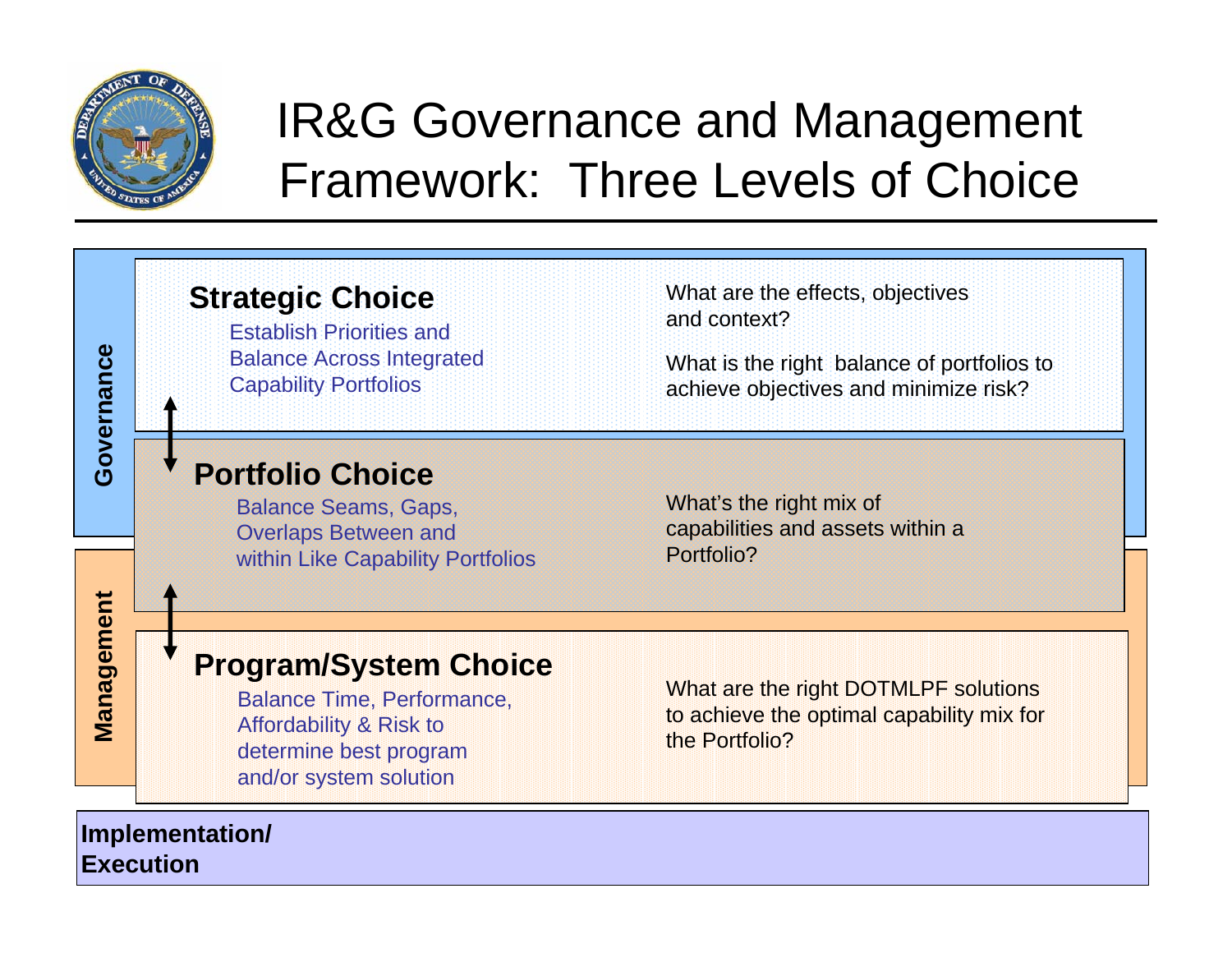

#### Portfolios provide Structure for Horizontal & Vertical Integration

|          |                                                                                                                                                                                                                                                                     |                                                    |                                          | <b>Mission</b>             |                                     |            | <b>Component</b> |                    |  |                     | <b>Functional</b>                   |          |                               |             | <b>Process</b>              |                         |              |         |
|----------|---------------------------------------------------------------------------------------------------------------------------------------------------------------------------------------------------------------------------------------------------------------------|----------------------------------------------------|------------------------------------------|----------------------------|-------------------------------------|------------|------------------|--------------------|--|---------------------|-------------------------------------|----------|-------------------------------|-------------|-----------------------------|-------------------------|--------------|---------|
| Strategy | $\boldsymbol{\omega}$<br>$\mathbf O$<br>Ě<br>$\overline{\mathbf{O}}$<br>ortf<br><u>n</u><br>ility<br>$\mathbf{\Omega}$<br>$\boldsymbol{\sigma}$<br><u>ର</u><br>$\boldsymbol{\sigma}$<br>$\mathbf C$<br>$\boldsymbol{\sigma}$<br>$\overline{\mathbf{O}}$<br>oti<br>Z | <b>Joint</b><br><b>Strategic Influence</b>         |                                          |                            |                                     |            |                  |                    |  |                     |                                     |          |                               |             |                             |                         |              |         |
|          |                                                                                                                                                                                                                                                                     | <b>Joint</b><br><b>Protection</b>                  |                                          |                            |                                     |            |                  |                    |  |                     |                                     |          |                               |             |                             |                         |              |         |
|          |                                                                                                                                                                                                                                                                     | <b>Joint</b><br><b>Maritime/Littoral</b>           | <b>S</b><br>Campaign<br>onventional<br>Õ | <b>Defense</b><br>Homeland | ▬<br>errol<br>۰.<br><b>S</b><br>War | epartments |                  |                    |  | Tech<br>Information | echnology<br>۰<br>▬<br>×<br>Science | Training | Mgmt<br>Capital<br>Human<br>⊐ | Acquisition | <b>Budget/Appropriation</b> | puinu                   | Requirements |         |
|          |                                                                                                                                                                                                                                                                     | <b>Joint</b><br>Air & Space                        |                                          |                            |                                     |            |                  | ommands            |  |                     |                                     |          |                               |             |                             | Plan<br>and<br>Strategy |              |         |
|          |                                                                                                                                                                                                                                                                     | <b>Joint</b><br>Land                               |                                          |                            |                                     |            |                  | Agencies<br>Ŭ<br>ĭ |  |                     |                                     |          |                               |             |                             |                         |              | utcomes |
|          |                                                                                                                                                                                                                                                                     | Joint<br><b>Force</b><br><b>Sustainment</b>        |                                          |                            |                                     | ≏          | <b>Defense</b>   | ombata             |  |                     |                                     |          |                               |             |                             |                         |              | ē.      |
|          |                                                                                                                                                                                                                                                                     | <b>Joint</b><br><b>Battle</b><br><b>Management</b> |                                          |                            |                                     | Military   |                  | Ŏ                  |  |                     |                                     |          |                               |             |                             |                         |              |         |
|          |                                                                                                                                                                                                                                                                     | Joint<br><b>Force Management</b>                   |                                          |                            |                                     |            |                  |                    |  |                     |                                     |          |                               |             |                             |                         |              |         |
|          |                                                                                                                                                                                                                                                                     | <b>Joint</b><br><b>Corporate Support</b>           |                                          |                            |                                     |            |                  |                    |  |                     |                                     |          |                               |             |                             |                         |              |         |

A capability portfolio taxonomy is needed to enable this integration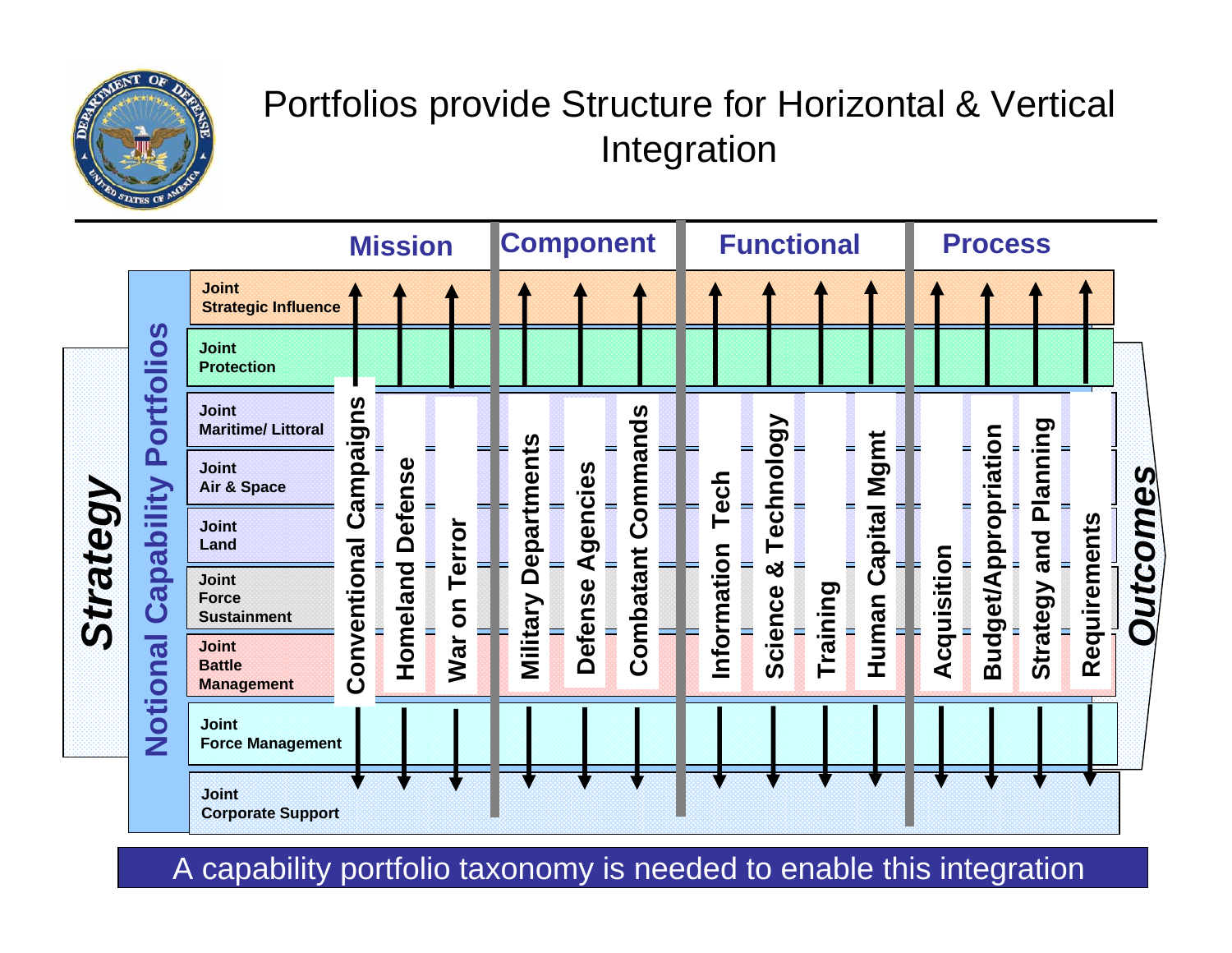

#### Acquiring Defense Capabilities What Have We Learned?

- • Capability needs will be satisfied by groupings of legacy systems, new programs, and technology insertion – Systems of Systems (SoS)
- • Issues:
	- Scale: Size of defense enterprise makes a single integrated architecture infeasible
	- Ownership/Management: Individual systems are owned by the military component or agencies
	- Legacy: Current systems will be part of the defense inventory for the long-term and need to be factored into any approach to SoS
	- Changing Operations: Changing threats and concepts mean that new (ad hoc) SoS configurations will be needed to address changing, unpredictable operational demands
	- Criticality of Software: SoS are constructed through cooperative or distributed software across systems
	- Enterprise Integration: SoS must integrate with other related capabilities and enterprise architectures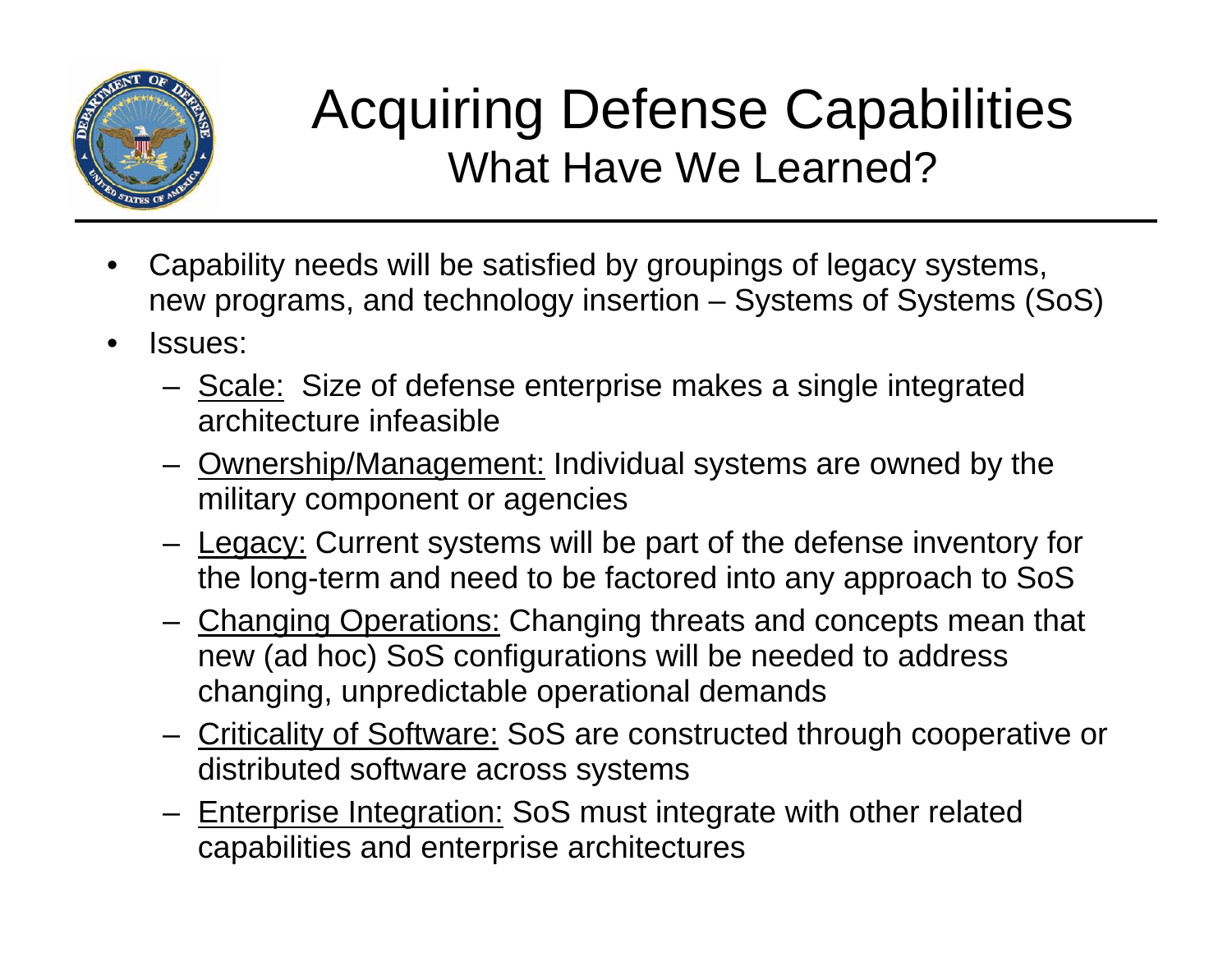

## Enabling Choice: Integrated Management Information

- •Transparent information enables strategic decision-making
- •Common language to serve all Department activities: Operational as well as Force Development
	- Common link Capabilities



#### Multiple Data Views:

- Systems vs. Capabilities
- Capabilities vs. Strategic Goals
- System Context
- Highly dependent programs (Joint Enablers)
- S&T vs. future needs
- Portfolio Efficiency

•

………

• Portfolio Affordability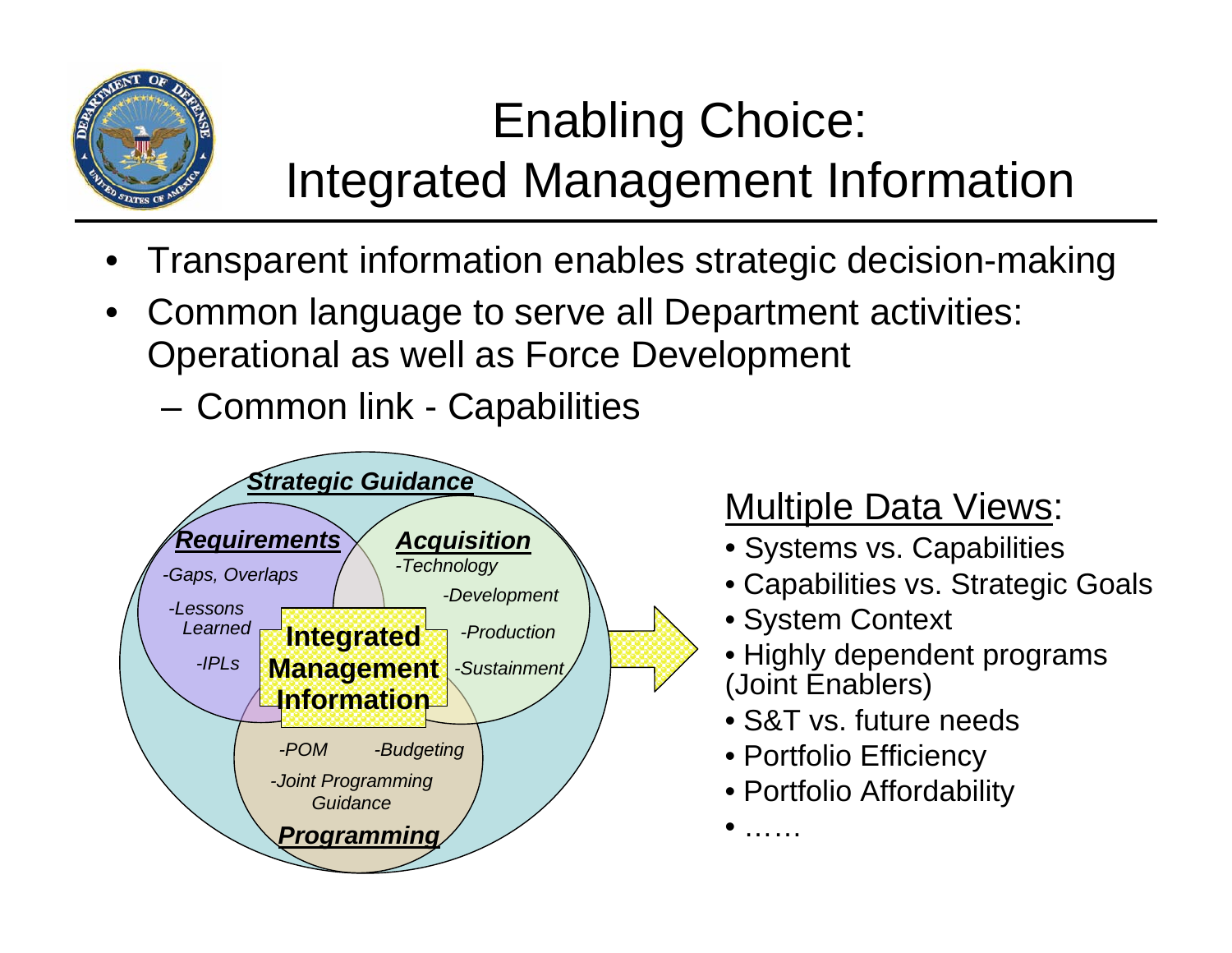# **Profiling Systems of Systems**

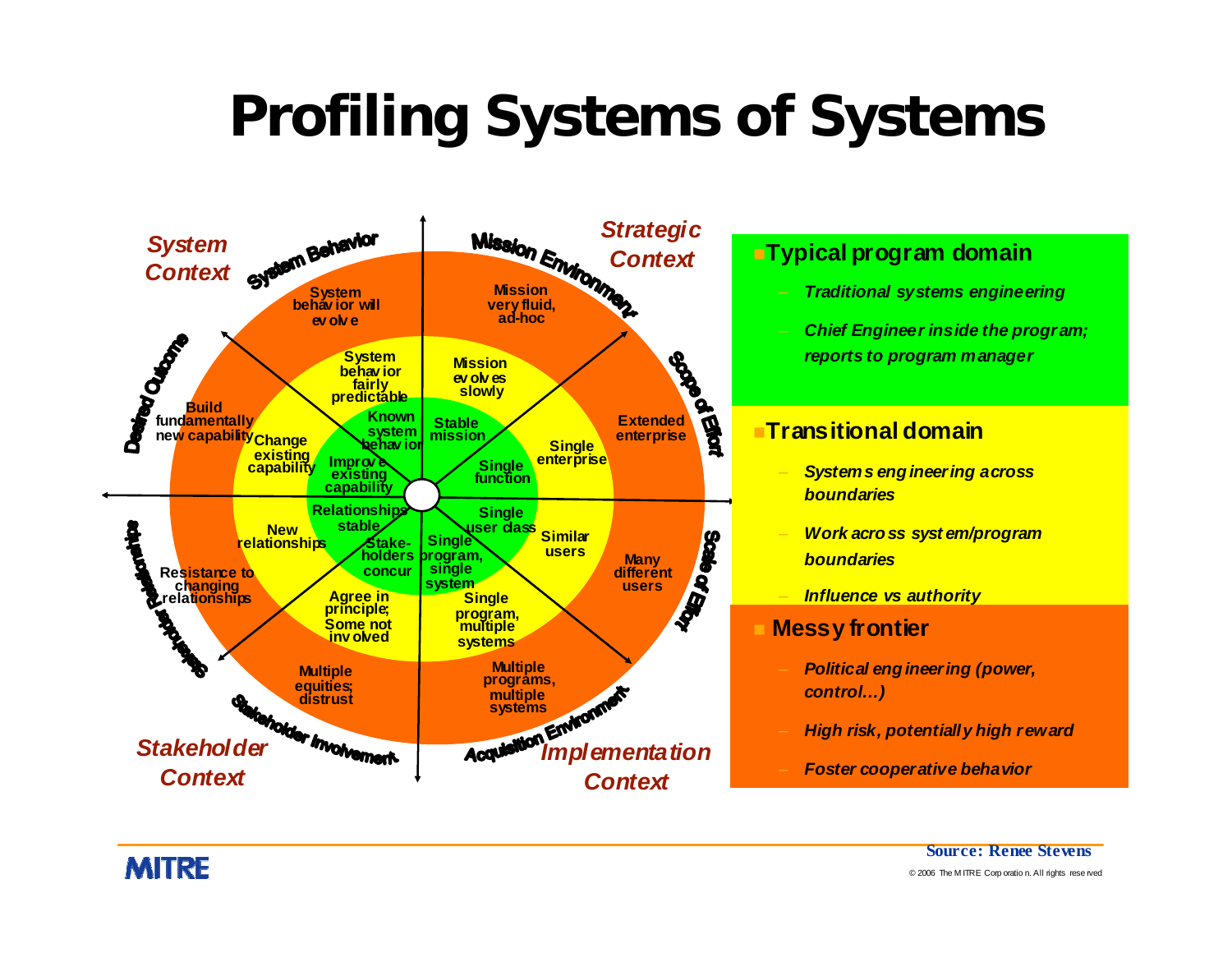

### **Characterizing the System of Systems Environment**

- Community Involvement: Stakeholders, Governance
	- **System:** stakeholders generally committed only to the one system
	- **SoS:** stakeholders more diverse; stakeholders from each system involved will have some interest in the other systems comprising the SoS
- Employment Environment: Mission environment, Operational focus
	- **System:** mission environment is relatively stable, pre-defined, and generally well-known; operational focus is clear
	- **SoS**: emphasis on multiple missions, integration across missions, need to ad hoc operational capabilities to support rapidly evolving mission objectives
- • Implementation: Acquisition/Test and Validation, Engineering
	- **System**: aligned to ACAT Milestones, specified requirements, a single DoD PM, SE with a Systems Engineering Plan (SEP), test and validating the system is possible
	- **SoS**: multiple system lifecycles across acquisition programs, involving legacy systems, developmental systems, and technology insertion with multiple DoD PEOs, PMs and operational and support communities; testing is more difficult and test and validation can be distributed and federated.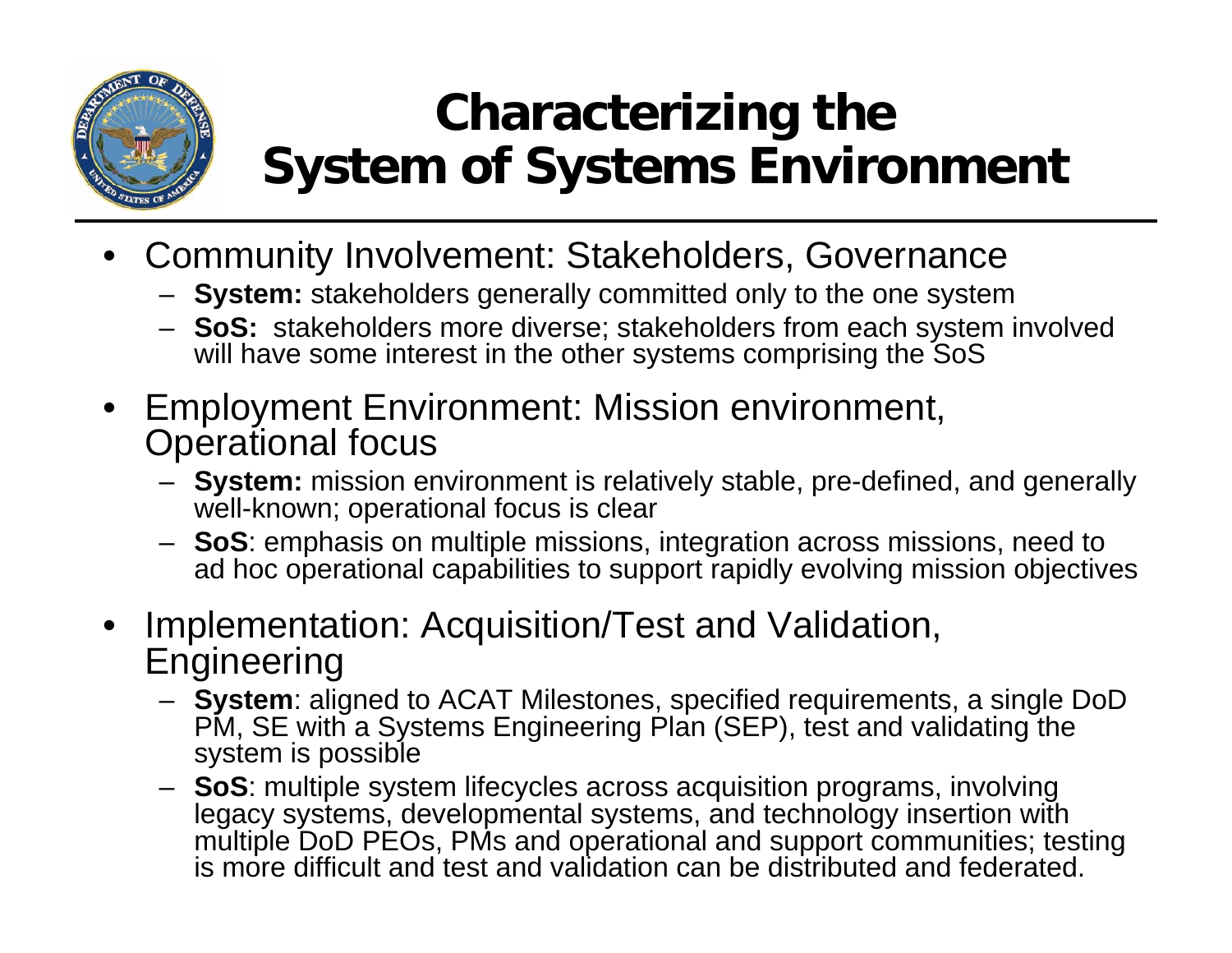

# The System Assurance Problem

- • Growing system complexity makes vulnerabilities (*malicious*, *exploitable logic*) within SoS much more difficult to discover and mitigate
- • Commercial components are highly desirable from standpoint of program cost, schedule and performance, *but:*
	- –Risks inherent due to globalization of production
- • High Assurance Components are difficult and expensive to make, and deliver limited functionality
- • *How do we acquire SoS with mission-worthy system-level assurance properties?*

**System Assurance Definition** 

*Level of confidence* that system functions as intended and is free of exploitable vulnerabilities

Whether intentionally or unintentionally introduced, designed, or otherwise inserted.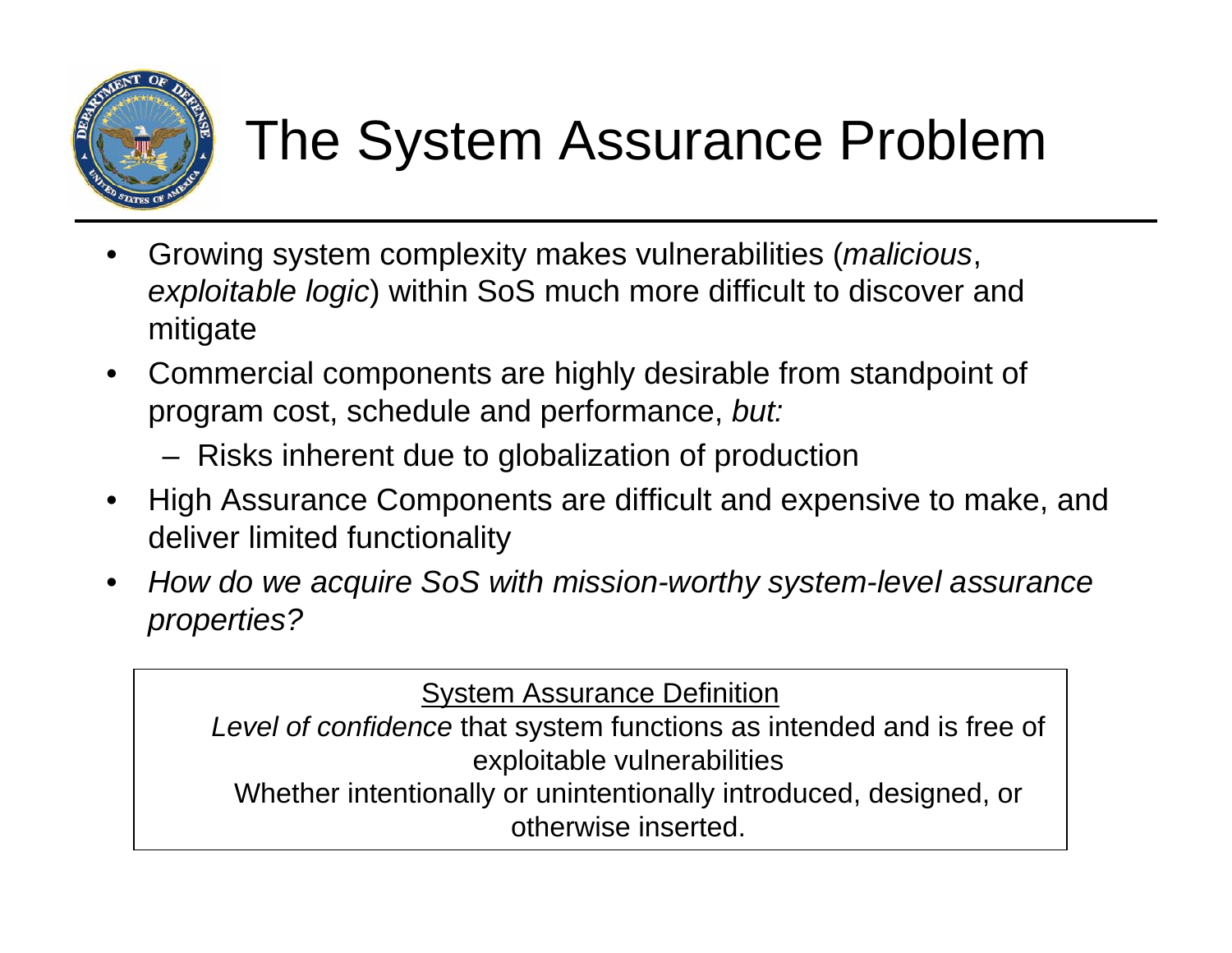

# System Assurance: What does success look like?

- The requirement for assurance is allocated among the right systems and their critical components
- DoD understands its supply chain risks
- DoD systems are designed and sustained at a known level of assurance
- Commercial sector shares ownership and builds assured products
- Technology investment transforms the ability to detect and mitigate system vulnerabilities

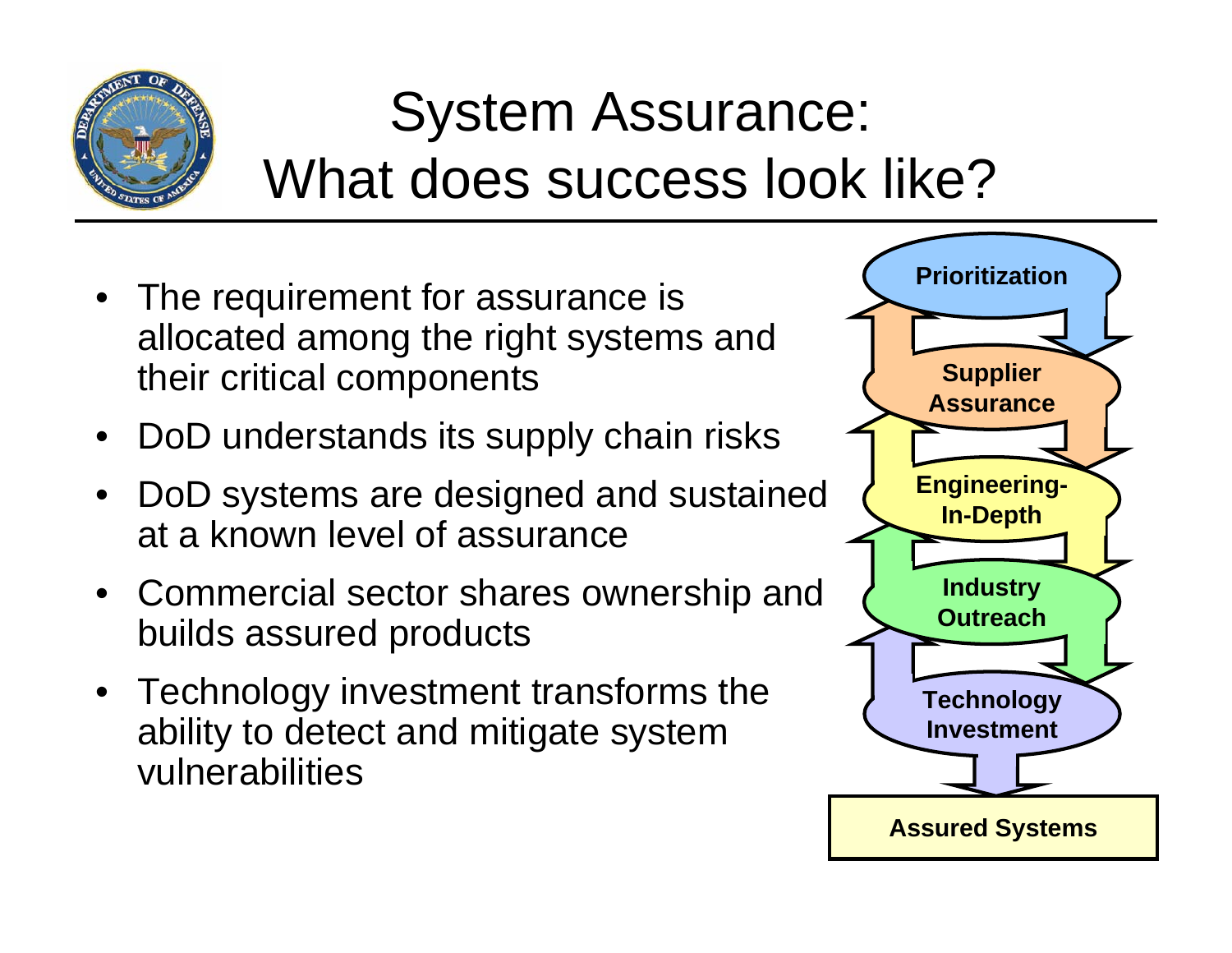

## Establishing a DoD Engineering Center of Excellence



#### **DoD Software Engineering Excellence Engineering Excellence**

- Support Acquisition Success Support Acquisition Success
- Improve State-of-the-Practice Improve State-of-the-Practice of Software Engineering of Software Engineering
- Leadership, Outreach and Leadership, Outreach and Advocacy Advocacy
- Foster Software Resources to Foster Software Resources to Meet DoD Needs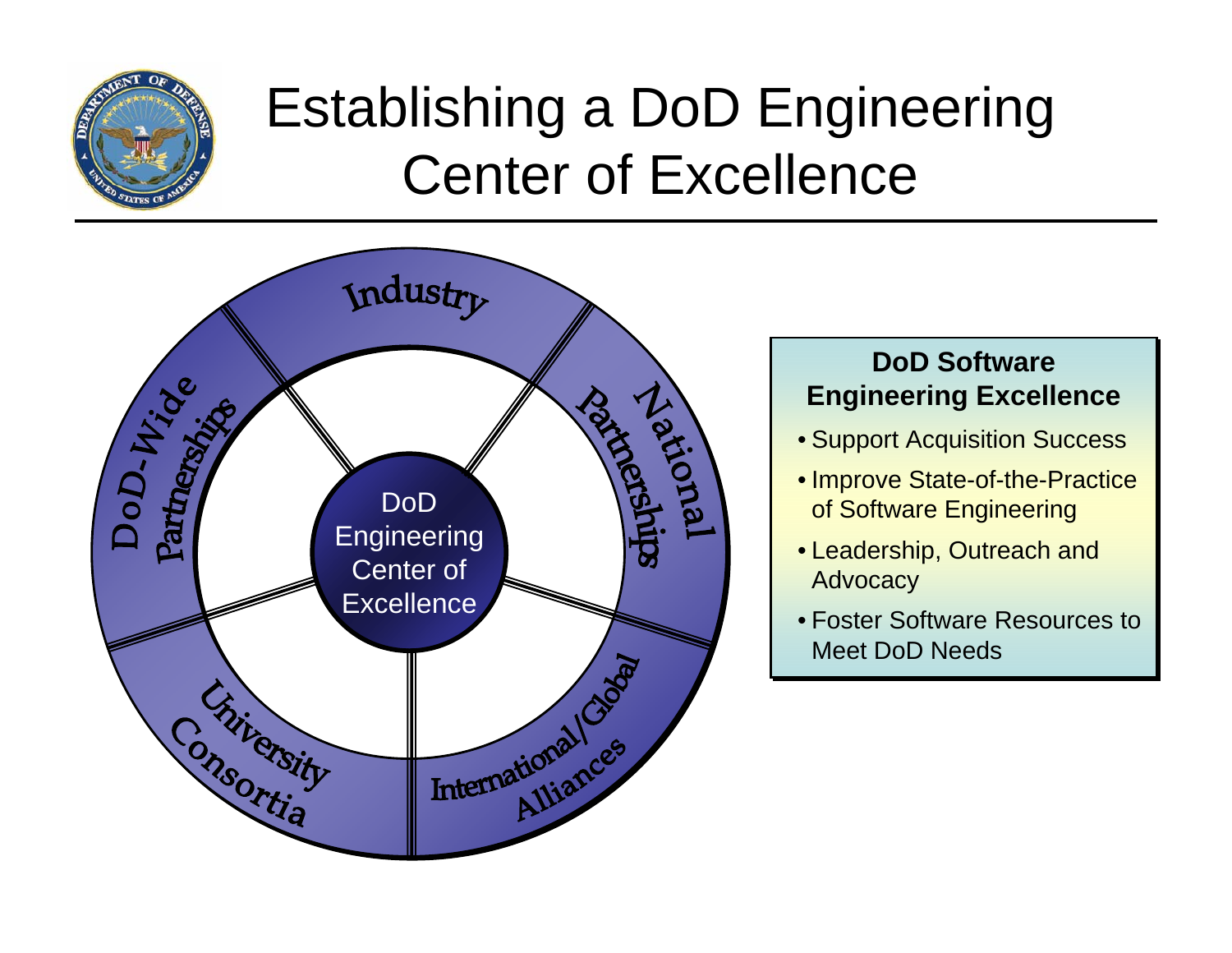

# Why Focus on Software: Software Growth in DoD Systems

- Software Requirements Growth (% of functionality provided by software)1:
	- 1960s: 8%
	- 1980s: 40%
	- 1990s: 60%
	- 2000s: 80%
- Software Size Growth 2
	- From < 2M estimated source lines of code in 1980s to > 10M lines of code in 1990s
	- Now approaching 20M ESLOC
- Software Overruns
	- 1994: 16.2% of SW projects completed on-time, on-budget<sup>3</sup>
- 1 CSIS/DSB/PM Magazine
- –2 CSIS Analysis
- 2005: 50% of SW projects still late, over budgets still late, over budgets still late, over budgets still late<br>, over budgets still late, over budgets still late, over budgets still late, over budgets still late, over budg 3 Copyright © 1995 The Standish Group International, Inc. All Rights Reserved
- 4 Copyright © 2005 The Standish Group International, Inc. All Rights Reserved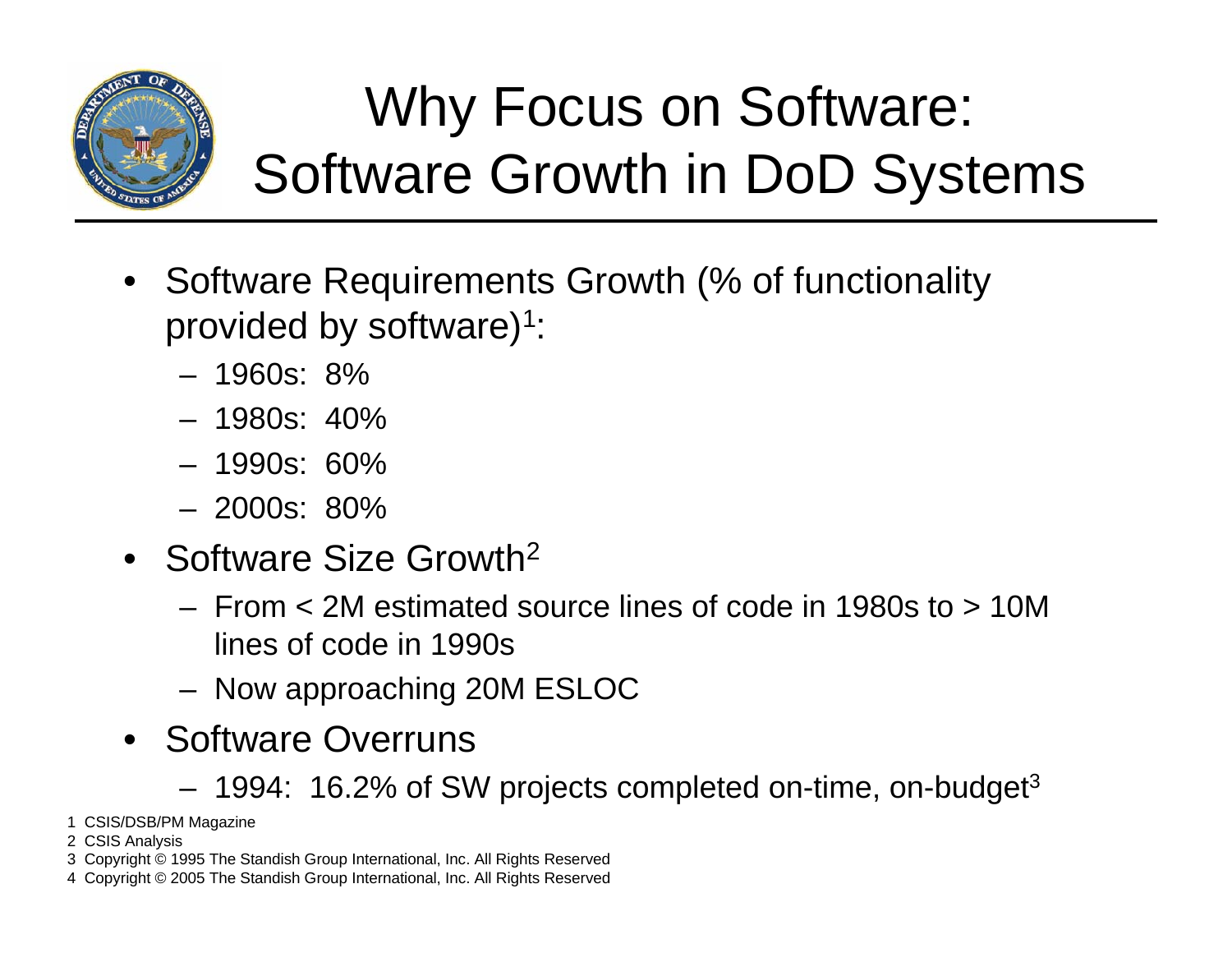

#### DoD Software Engineering & System Assurance Getting Started – What are we Doing?

- • Identifing issues, needs
	- Software Industrial Base Study
	- NDIA Top Software Issues Workshop; Defense Software Summit
- Creating opportunities, partnerships
	- Established network of Government software POCs
	- Chartered the NDIA Software Committee, and System Assurance **Committee**
	- Information exchanges with Government, Academia, and Industry, and International partners
- Executing focused initiatives
	- Handbook on Engineering for System Assurance
	- SoS Systems Engineering Guide
	- Transparent Data for Force Development

#### *We must field assured, reliable, SoS solutions to support Net Centric Operations*